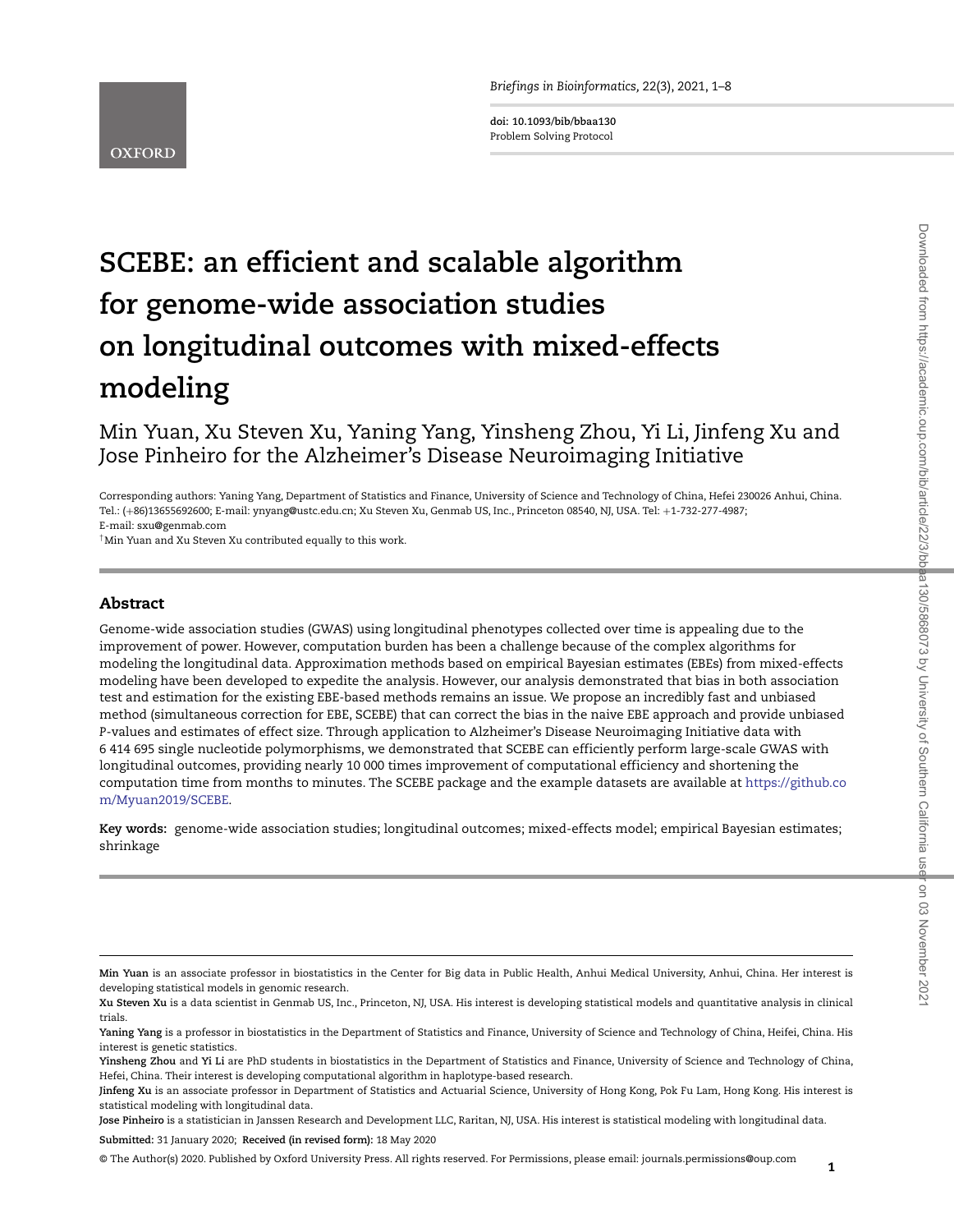## **Introduction**

Genome-wide association studies (GWAS) with longitudinal outcomes allow higher statistical power to detect genetic variants with relatively weak effects [\[1,](#page-6-0) [2\]](#page-6-1), better identification patient populations and better understanding of mechanisms of disease resistance and disease progression [\[3\]](#page-6-2), etc. Mixed-effects model is a powerful and popular tool to model repeated measurements [\[4\]](#page-6-3). However, computation burden become challenging for such model as millions of single nucleotide polymorphisms (SNPs) are evaluated in GWAS. Currently, the most commonly used algorithm for testing association is either the Wald test or the likelihood ratio test [\[3,](#page-6-2) [4\]](#page-6-3). In addition, local convergence may lead to biased parameter estimation and *P*-values for mixed-effects models.

Empirical Bayesian estimates (EBEs) derived from the base mixed-effects model without covariates have long been used as an ad hoc approach to facilitate variable selection for lowdimension data [\[5,](#page-6-4) [6\]](#page-6-5). Efforts were made to utilize EBE-based approach [thereafter referred as naïve EBE (NEBE)] to test association in GWAS [\[7,](#page-6-6) [8\]](#page-6-7) with longitudinal outcomes. Despite of its simplicity, it is well known that the EBEs are biased as they tend to be shrunk to the corresponding population mean [\[6,](#page-6-5) [9\]](#page-6-8) and may not be suitable for identification of significant variables [\[9,](#page-6-8) [10\]](#page-6-9). Therefore, there is an urgent need to develop an efficient and scalable algorithm to compute unbiased association test statistics for GWAS with longitudinal outcomes.

We propose a novel, high-throughtput algorithm to provide an efficient and scalable computation of the association test statistics for GWAS with longitudinal outcomes. This method not only corrects the bias caused by shrinkage and provides numerically identical estimation and *P*-values to those from the standard mixed-effects model, but also could be 10 000 times faster than the current standard approach.

## **Methods**

Suppose the GWAS is designed from a natural population with three genotypes at each locus. Let *m*denote the number of individuals and *q* denote the number of SNPs. The *i*th individual has *n*<sub>i</sub>observations  $y_i = (y_{i1}, y_{i2}, \ldots, y_{ini})'$  at time points  $t_i =$  $(t_\text{id}, t_\text{id}, \ldots, t_\text{ini})'$ . A typical linear mixed-effects model in GWAS can be written in a two stage form as follows:

$$
y_i = Z_i \beta_i + e_i
$$
  
\n
$$
\beta_i = \alpha + x_i \gamma + b_i, i = 1, 2, \dots, m
$$
  
\n
$$
e_i \sim N(0, G_i) \text{ and } b_i \sim N(0, R).
$$
  
\n(1)

where  $\beta_i$  is the  $p \times 1$  random effect vector. The design matrix  $Z_i$  is a  $n_i \times p$  matrix. Covariate  $x_i$  is the genotype coded as 0, 1 or 2 for three different genotypes. α and γ are *p*-dimensional intercept and slope parameters. The base model corresponds to model (1) with  $\gamma = 0$ . Residual  $e'_i$ s independently folllow a multinormal distribution with mean 0 and a  $n_i \times n_i$  covariance matrix  $G_i$ which chracterizes the correlation structure of within-subject variablities.  $b_i$  is the  $p \times 1$  between-subject error vector following a multinormal distribution with mean 0 and a  $p \times p$  covariance matrix *R*. *R* characterizes the between-subject variablilities. The standard approach of fitting model (1) is based on the likelihood function and implemented in R packages (e.g. lme4). We call the standard approach 'LME' in this article.

We propose a simultaneous correction for empirical Bayesian estimator (SCEBE), which can simultaneously correct genetic effects on all random parameters. The SCEBE method contains three steps:

Step 1: fit a base mixed-effects model without covariates (thereafter referred as base model). In this step, maximum likelihood estimators (MLEs) or restricted maximum likelihood estimators (REMLs) are obtained for the fixed effects, betweensubject variability (random effects) and within-subject variability under the base model.

Step 2: treat the predictors of random effects (i.e. EBEs) from Step 1 as phenotypes for genome-wide association analysis using a standard linear regression model. The resulting SNP effect estimates (and corresponding *P*-values) are referred as the NEBEs. The EBEs are the weighted sum of the population and sample mean, thus suffer from the shrinkage to population mean especially when longitudinal samples are sparse or/and within-subject variability is large. The shrunk EBEs tend to produce biased NEBE estimators.

Step 3: fortunately, the degree of bias can be theoretically quantified and be used as the correction matrix to obtain the unbiased estimators and test statistics. In this step, we correct the NEBE as well as the covariance matrix of NEBE by a derived simultaneous correction matrix to obtain the unbiased estimates and testing statistics for the SNP effects. The derived correction matrix has the expression as follows:

$$
S_c=\frac{\sum_{i=1}^{m}\left(x_i-\overline{x}\right)\left[x_i\left(l_p-S_i\right)+S_i\sum_{i=1}^{m}x_iW_i\right]}{\sum_{i=1}^{m}\left(x_i-\overline{x}\right)^2}
$$

where  $\bar{x}$  is the sample mean;  $I_p$  is the *p*-dimensional identity matrix;  $S_i = (Z_i' G_i^{-1} Z_i + R^{-1})^{-1} R^{-1}$  is the shrinkage matrix and  $W_i = \left( \sum_{i=1}^m Z_i' \Sigma_i^{-1} Z_i \right)^{-1} Z_i' \Sigma_i^{-1} Z_i$  with  $\Sigma_i = Z_i R Z_i' + G_i$  being the covariance matrix of *yi*. We proved that the expectation of NEBE under the true model (1) is *S<sub>c</sub>γ*. Therefore, *S<sub>c</sub>* can be used as the correction factor to correct the bias of NEBE. Details of the derivation of correction matrixes are provided in Supplementary Data/Section 1.

While this paper was in development, Sikorska *et al*. also published an alternative, efficient algorithm for genomewide analysis of longitudinal data (GALLOP) [\[11\]](#page-6-10). The main idea of GALLOP is to efficiently solve the Henderson equation by taking consideration of the block diagonal feature of the coefficient matrix of the Henderson equation. In this paper, we also implemented GALLOP in our R package and applied it to the simulation and real data analysis for comparison.

## **Results**

#### **ADNI data analysis**

The data were downloaded from the Alzheimer's Disease Neuroimaging Initiative (ADNI) database [\(www.loni.usc.edu/ADNI\)](www.loni.usc.edu/ADNI). The ADNI is an ongoing longitudinal multicenter study aimed at detecting and monitoring the early stage of Alzheimer's disease (AD) by investigating the magnetic resonance imaging, positron emission tomography, genetic, biochemical biomarkers and neuropsychological and clinical assessment. Since the initial phase ADNI-1 was carried out in 2004, the ADNI has been extended to ADNI-2, ADNI-3 and ADNI-GO. There are 784 individuals enrolled in the study and a total of 6 528 104 SNPs were sequenced and screened after quality control. In this paper, we used one of the most widely used imputation methods, segmented haplotype estimation and imputation tool [\[12\]](#page-7-0), to impute missing genotypes. After deleting SNPs with minor allele frequency being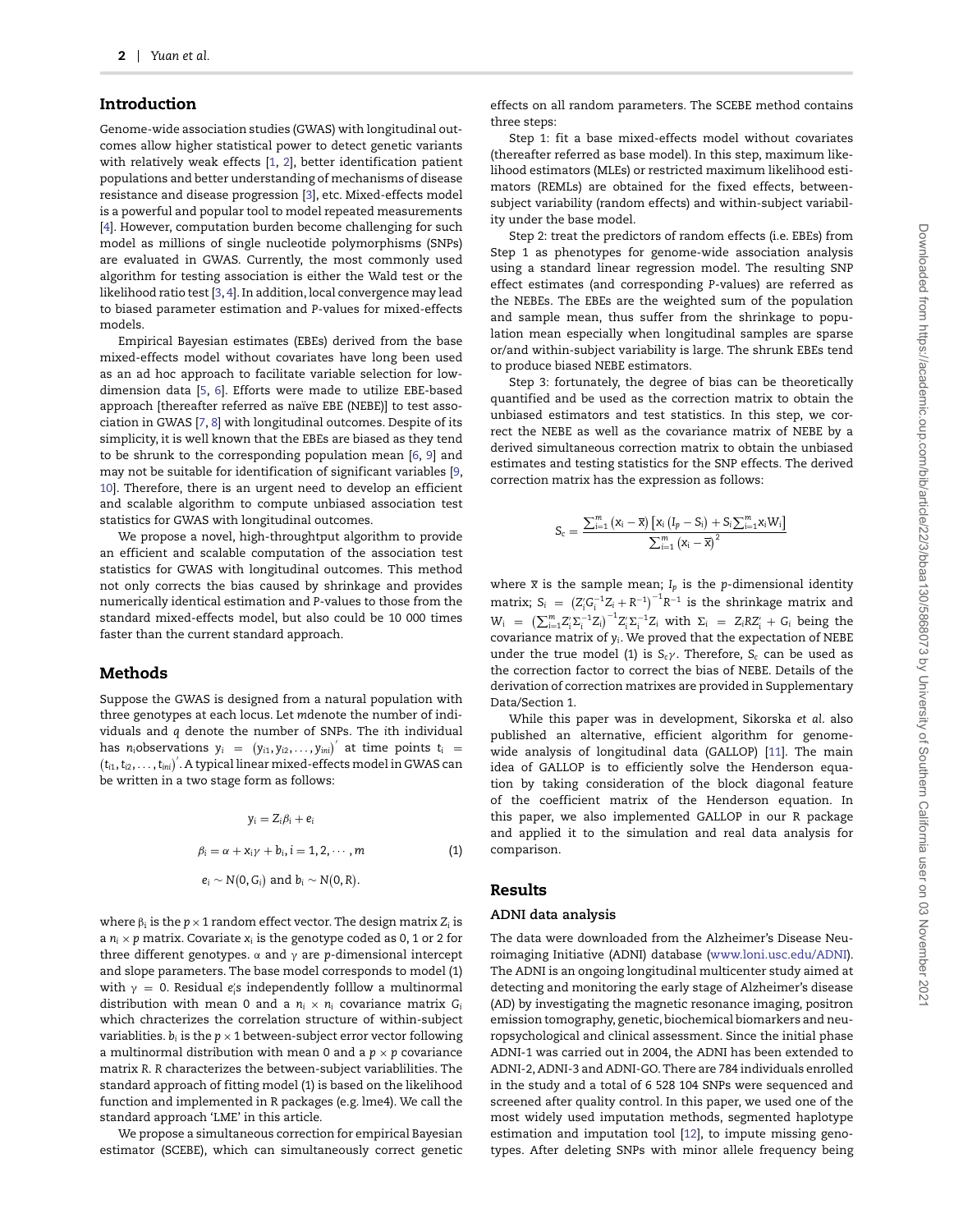

<span id="page-2-0"></span>**Figure 1**. (A) Running time required for LME/NEBE/GALLOP/SCEBE to complete GWAS scan of ADNI data (performed on an Ubuntu 16.04 LTS running on a server with CPU@2.9 GB and 8 GB RAM; 784 individuals and 6 414 695 SNPs). (B) Fold change in computation time (logarithm scale) for NEBE/GALLOP/SCEBE relative to standard LME to complete GWAS scan of 23 chromosomes in ADNI data (784 individuals and 6 414 695 SNPs; fold change is calculated as time for LME over time for alternative methods; each bar represents a chromosome; performed on an Ubuntu 16.04 LTS running on a server with CPU@2.9 GB and 8 GB RAM).

smaller than 0.05 and SNPs with only one genotype for all individuals, 6 414 695 SNPs were analyzed. We used repeatedly measured Rey Auditory Verbal Learning Test (RAVLT) forgetting scale scores over time as the longitudinal response phenotype, and investigated the SNP effects on the progression rate of RAVLT over time.

The key features of the proposed method SCEBE are time efficiency and accuracy compared to standard LME. We first compared the computation time cost for different approaches using the ADNI data (6 414 695 SNPs) [\(Figure 1\)](#page-2-0). The computation was performed on an Ubuntu 16.04 LTS running on a server with CPU@2.9G and 8G RAM. It required approximately 145 days (single-CPU time) for LME to scan through all the SNPs, while only 2, 37 and 118 min were needed for NEBE, SCEBE and GALLOP, respectively [\(Figure 1A\)](#page-2-0). Therefore, SCEBE approach was nearly 10 000 times faster than LME [\(Figure 1B\)](#page-2-0).

The SCEBE also provide unbiased estimates and similar *P*-values compared to classical LME [\(Figure 2\)](#page-3-0). In contrast, as expected, the estimates of effect size based on NEBE approach had marked biases [\(Figure 2B\)](#page-3-0). Due to the shrinkage, the estimated effect of the SNPs on the disease progression (slope) based on NEBE was close to zero despite that the underlying genetic effects based on LME were apparent for many SNPs [\(Figure 2B\)](#page-3-0). Furthermore, the *P*-values from the intermediate biased NEBE are obviously different from those of the standard LME [\(Figure 2A\)](#page-3-0). SCEBE corrected the bias in estimation and *P*values from NEBE and provided very similar *P*-values as the standard LME [\(Figure 2A\)](#page-3-0). In comparison, GALLOP and SCEBE shared very similar *P*-values for association tests and estimation of SNP effects for the ADNI data. Nevertheless, the SCEBE was three to four times faster than GALLOP [\(Figure 1A and B\)](#page-2-0).

Manhattan plot based on SCEBE for the ADNI data is presented in [Figure 3.](#page-4-0) A closer look at the top 20 SNPs for both baseline disease status (intercept) and disease progression (slope) is displayed in [Figure 4.](#page-5-0) Four out of the top 20 SNPs for the baseline AD status are related to genes that have been reported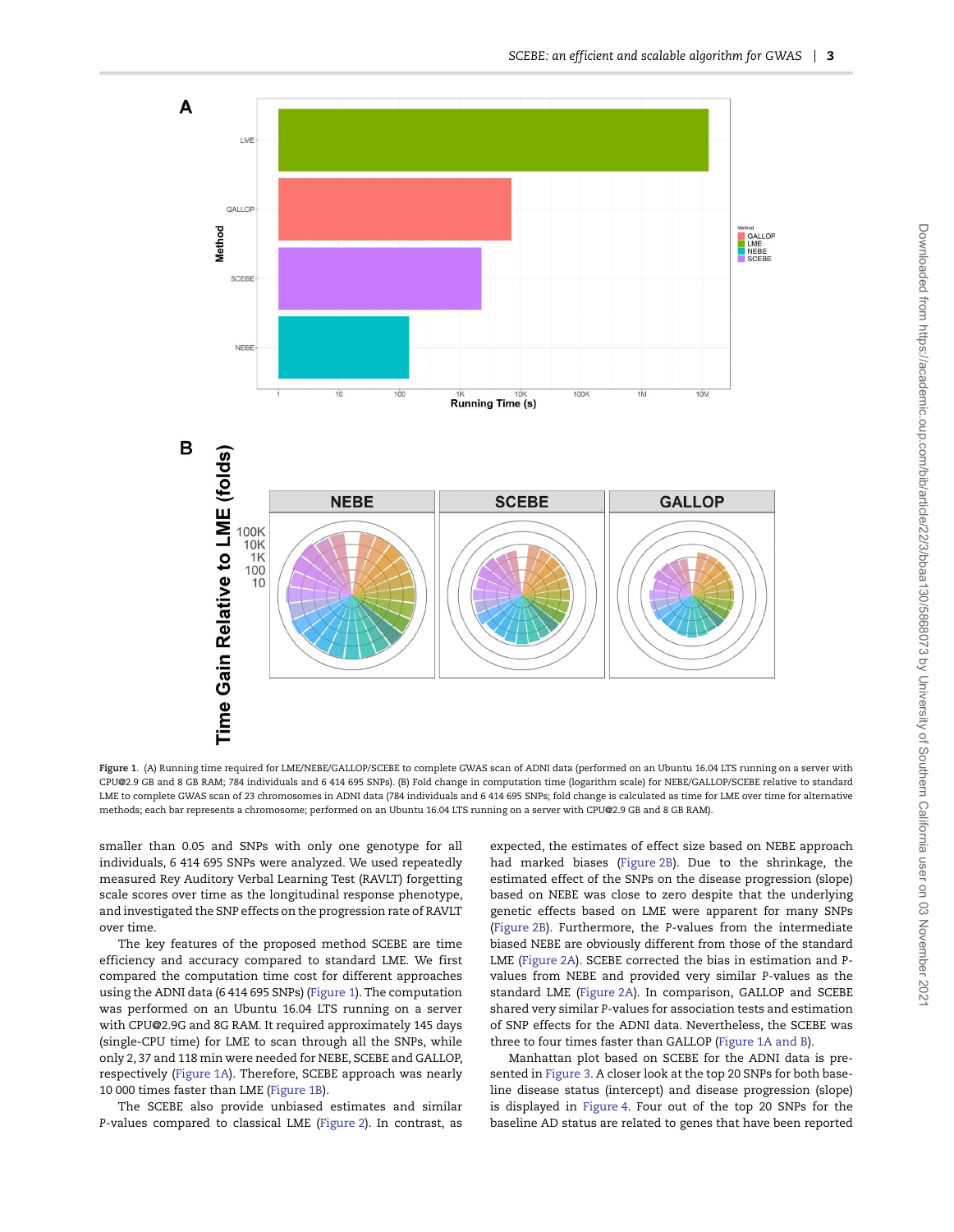

<span id="page-3-0"></span>**Figure 2**. (A) Scatter plots of *P*-values from NEBE/GALLOP/SCEBE against LME on the −log10 scale for ADNI data with 784 individuals and 6 414 695 SNPs. (B) Scatter plots of estimates from NEBE/GALLOP/SCEBE against LME for ADNI data with 784 individuals and 6 414 695 SNPs.

to be associated with AD [\[13,](#page-7-1) [14\]](#page-7-2). Among them, rs429358 is within apolipoprotein E (APOE), rs12721051 is within APOC1 and rs4420638 and rs56131196 are 500B downstream variants of APOC1. It is well known that APOE4 is involved in the pathogenesis of both late-onset familial and sporadic AD [\[13\]](#page-7-1). In addition, recent literature suggested that immunosuppression associated with APOC1 in the context of A*β* innate immune activation is potentially clinically relevant [\[14\]](#page-7-2).

In addition, among the top 20 SNPs for disease progression according to RAVLT scores, rs3799160 is within PDE10A, which has been reported to be related to AD in recent literatures [\[15,](#page-7-3) [16\]](#page-7-4). It was discovered that most phosphodiesterase (PDE) isoforms (including PDE10A) are expressed in the brain, and PDE inhibitors are capable to improve memory performance in different animal models of AD [\[15\]](#page-7-3). Additionally, expression of PDE10A was found to be upregulated after long-term potentiation induction in the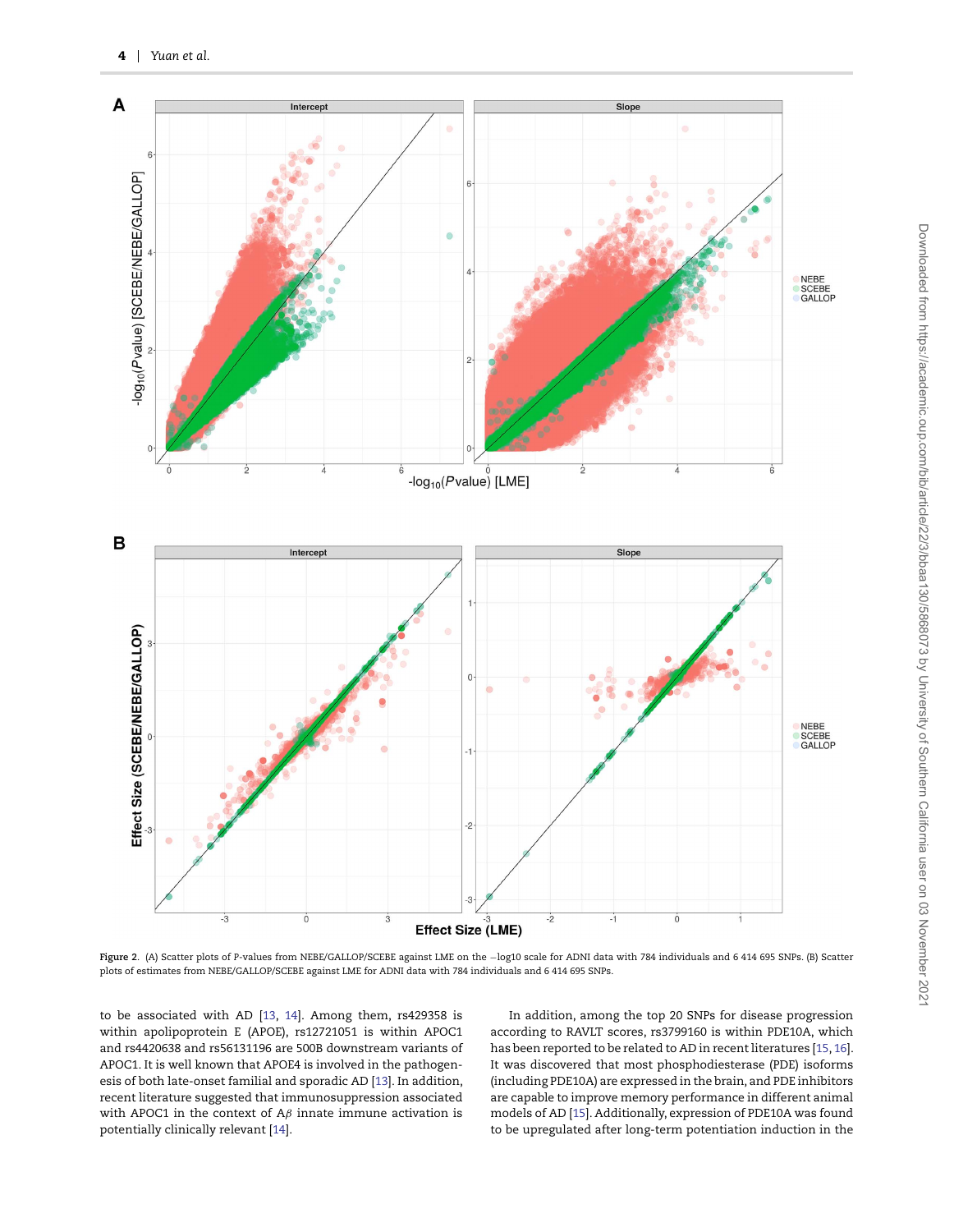

<span id="page-4-0"></span>**Figure 3**. (A) Manhattan plot for testing associations on baseline disease status (intercept) by SCEBE for ADNI data with 784 individuals and 6 414 695 SNPs. (B) Manhattan plot for parameter estimation on disease progression (slope) by SCEBE for ADNI data with 784 individuals and 6 414 695 SNPs.

hippocampus of awake adult rats [\[16\]](#page-7-4), indicating that it may have effects on memory and cognition.

Since very few GWAS have been reported using RAVLT scores over time, the other SNPs identified in this study (Supplementary data, [Table S1\)](https://academic.oup.com/bib/article-lookup/doi/10.1093/bib/bbaa130#supplementary-data) may provide new insights for biology of AD and its disease progression. Further investigations are warranted in the future to better understand the biology of these SNPs.

#### **Simulation studies**

#### *Association test*

We also use extensive simulations to compare the standard LME with the NEBE, SCEBE and GALLOP approaches. Briefly, *m* = 100, 500, 1000 or 10 000 subjects were simulated for a given scenario. Two unbalanced sampling schemes, sparse (1, 2, 3 or 5 samples per subject over time) and intensive (3, 5, 7 or 9 samples per subject over time) sampling, were implemented in the simulations. Assuming that the allele frequency of risk allele  $p_{\rm A}$  is randomly sampled from a uniform distribution U(0.05, 0.5) and Hardy–Weinberg equilibrium holds in population, the probabilities of three genotypes are  $p_A^2$ ,  $2p_A(1-p_A)$ ,  $(1-p_A)^2$ , respectively. Hundred, 1000 and 10 000 SNPs are independently sampled from a multinomial distribution with probability  $(p^2_A, 2p_A(1-p_A))$  $(p_A)$ ,  $(1-p_A)^2$ <sup>'</sup>. We assumed that no effects of SNPs were on baseline disease status (intercept), while the effect sizes of SNPs on disease progression (slope) were randomly sampled from a  $\text{uniform distribution} \mathrm{U}(0, 0.5).$  The between-subject covariance was assumed diagonal with all elements were set to 1, while the within-subject covariance was also assumed diagonal, which was set to 0.5, 1, 2 or 3 to allow different levels of shrinkage. In total, 96 scenarios were simulated and each was done for 1000 replicates.

For the association test, although the *P*-values calculated based on NEBE appear to be trending the same way as those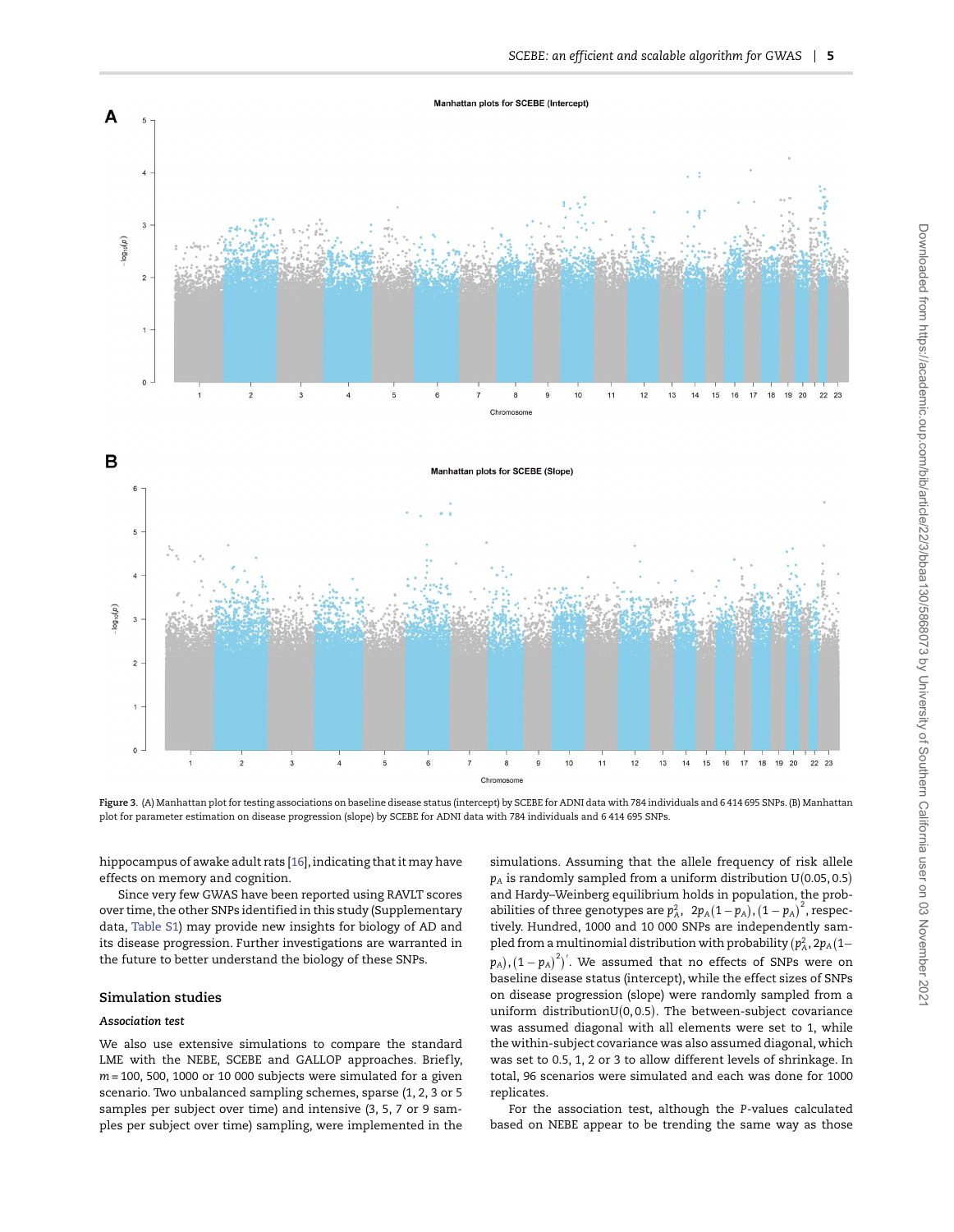

<span id="page-5-0"></span>**Figure 4**. Lollipop plot for top 20 SNPs selected by SCEBE for ADNI data with 784 individuals and 6 414 695 SNPs (*x*-axis is −log10 of *P*-values and *y*-axis is the SNP name; the number behind each bar is the chromosome ID).

based on the LME approach, the discrepancy in the *P*-values from these two approaches was obvious as the data points scatter around the 1:1 identity line (Supplementary data, [Figure S1\)](https://academic.oup.com/bib/article-lookup/doi/10.1093/bib/bbaa130#supplementary-data). On the contrast, SCEBE provided very similar *P*-values for the association test on both intercept and the slope of the model compared to the LME approach regardless of the level of shrinkage.

As expected, compared to standard LME, NEBE severely underestimated the effect size due to shrinkage (Supplementary data, [Figure S2\)](https://academic.oup.com/bib/article-lookup/doi/10.1093/bib/bbaa130#supplementary-data). However, after corrections, the estimates from SCEBE are virtually identical to those based on the LME approach as the data points perfectly aligned on the 1:1 identity line. Similar to the findings based on the real ADNI data, the simulation study also demonstrated that GALLOP and SCEBE provided similar *P*-values and estimates for SNP effects (Supplementary data, [Figures S1](https://academic.oup.com/bib/article-lookup/doi/10.1093/bib/bbaa130#supplementary-data) and [S2\)](https://academic.oup.com/bib/article-lookup/doi/10.1093/bib/bbaa130#supplementary-data). All of the four investigated approaches can well controlled the type I error rate at the nominal level (Supplementary data, [Figure S3\)](https://academic.oup.com/bib/article-lookup/doi/10.1093/bib/bbaa130#supplementary-data).

#### *Computation complexity*

Since multiple integrations/approximations are required, the computation time for fitting a classic LME by lmer in 'lme4' package increases with the cubic of the number of individuals [\[17\]](#page-7-5). In addition, for a typical GWAS with LME, millions of LME model fittings are needed by adding one SNP at a time into the model.

The proposed SCEBE only requires a single run of the timeconsuming LME model (i.e. the base model without SNP effects) to estimate the random effects parameters. Then the association studies are performed by treating the EBEs for a model parameter as the phenotype and SNPs as genotypes using linear regression models. This substantially reduces the per-SNP computation time as it converts the complex LME model to simple linear regression. Finally, the bias in SNP-effect estimates and test statistics caused by shrinkage of EBEs is corrected by a correction matrix. Since analytic expression for the correction matrix can be derived theoretically, the computation can be done through matrix–vector manipulation for all the SNPs together as long as the computer memory allows.

Our simulation experiments confirmed that the computation time of SCEBE was drastically improved compared to that for LME (Supplementary data, [Figure S4A\)](https://academic.oup.com/bib/article-lookup/doi/10.1093/bib/bbaa130#supplementary-data). Depending on sample size and number of SNPs, approximately 100–2000 folds of increase in computation efficiency were observed for SCEBE. The gain in time efficiency relative to LME improved with increasing sample size or/and increasing number of SNPs (Supplementary data, [Figure S4B\)](https://academic.oup.com/bib/article-lookup/doi/10.1093/bib/bbaa130#supplementary-data). In the GWAS analysis for ADNI data where over 6 million of SNPs were involved, the gain in time efficiency was approximately almost 10 000 time for SCEBE [\(Figure 1B\)](#page-2-0). Consistent with the analysis for ADNI data, the SCEBE was three to four times faster than GALLOP in the simulation studies (Supplementary data, [Figure S4\)](https://academic.oup.com/bib/article-lookup/doi/10.1093/bib/bbaa130#supplementary-data).

#### *Confounding*

Confounding due to relatedness or population stratification is one of the most challenging issues in statistical inferences for GWAS [\[18](#page-7-6)[–21\]](#page-7-7).We conducted additional simulations to study the impact of population stratification on statistical inference based on the approaches discussed in this article. We simulated data using the Balding–Nichols model [\[22–](#page-7-8)[24\]](#page-7-9) (details are provided in Supplementary Data/Section 2).

As expected, in the presence of population stratification, the quantiles of test statistics of the SNPs tend to deviate from the theoretical quantiles of Chi-square distribution with 1 degree of freedom (Supplementary data, [Figure S5\)](https://academic.oup.com/bib/article-lookup/doi/10.1093/bib/bbaa130#supplementary-data). However, SCEBE could still provide unbiased estimates and very similar *P*-values compared to the standard LME despite of population stratification (Supplementary data, [Figure S6A and B\)](https://academic.oup.com/bib/article-lookup/doi/10.1093/bib/bbaa130#supplementary-data). This suggests that population stratification has similar impact on the standard LME and SCEBE. Furthermore, it appears that genomic control [\[17\]](#page-7-5) could correct the test statistics back to the theoretical distribution for both SCEBE and LME when all simulated SNPs had no effects and reduce the influence of population stratification when there were SNPs with active effects (Supplementary data, [Figure S5\)](https://academic.oup.com/bib/article-lookup/doi/10.1093/bib/bbaa130#supplementary-data).

## **Discussion**

GWAS with longitudinal outcomes based on repeated measures could markedly increase the statistical power, particularly for detecting genetic variants with relatively weak effects [\[1,](#page-6-0) [2\]](#page-6-1). Mixed-effect modeling has been an attractive approach for GWAS with longitudinal outcomes despite of its computational challenge and cost [\[3,](#page-6-2) [25\]](#page-7-10). Althgouh EBE-based approaches can reduce the computational time [\[7,](#page-6-6) [8\]](#page-6-7), these approaches suffer from shrinkage-induced bias in estimation and association test (i.e. *P* values), particularly in presence of large measurement errors or with sparse observations per subject. We proposed an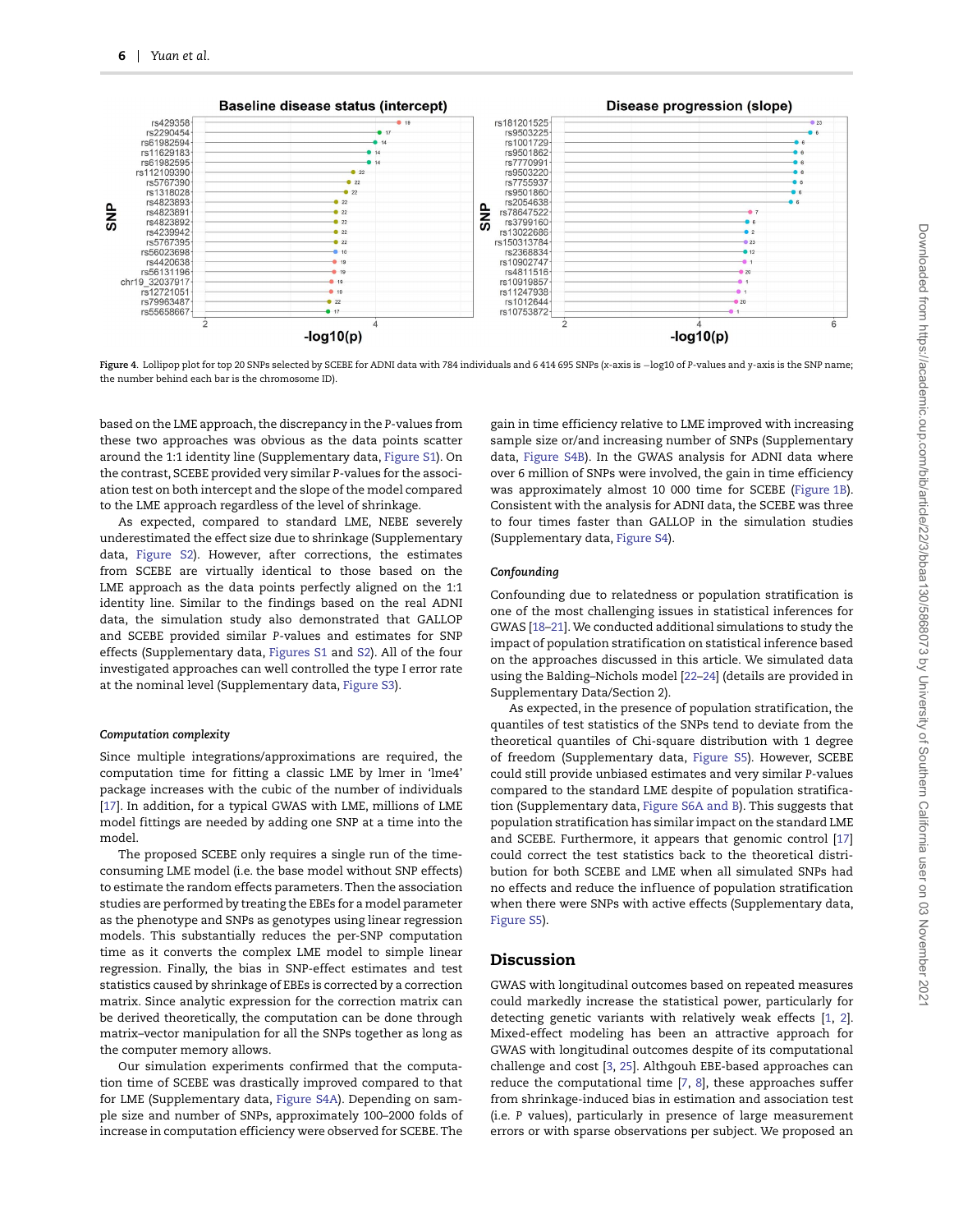approach that can correct the bias related to NEBE, but preserve the feature of high throughput for NEBE. We demonstrated that this novel approach with ADNI data and completed a GWAS with longitudinal outcomes on millions of SNPs within an hour in comparison with months using the standard LME modeling, representing nearly 10 000 times improvement of computational efficiency. In addition, our simulation shows that the improvement of time efficiency by SCEBE increases with increasing sample size (Supplementary data, [Figure S3\)](https://academic.oup.com/bib/article-lookup/doi/10.1093/bib/bbaa130#supplementary-data). This feature suggests the potential application of SCEBE to modern data with large sample size, particularly for emerging large-scale genetic data from biobanks [\[26\]](#page-7-11).

Confounding due to relatedness or population stratification is one of the most important and challenging issues in GWAS. Our simulation studies showed that population stratification had similar impacts on all the approaches. Furthermore, our simulation showed that genomic control could correct the bias in the test statistics caused by population stratification. SCEBE reduces the LME-based GWAS for longitudinal outcomes to standard linear-regression GWAS, where EBEs are treated as phenotypes. This allows coupling SCEBE with other more sophisticated approaches, such as, EIGENSTRAT/principal components analysis [\[19,](#page-7-12) [20\]](#page-7-13) and linkage disequilibrium regression [\[21\]](#page-7-7), for controlling bias due to population stratification. Future research on how to use SCEBE with these confounding-controlling approaches is warranted.

Over the last decade, different approaches have been attempted for nonlinear GWAS of longitudinal outcomes [\[27–](#page-7-14) [29\]](#page-7-15). However, these methods are extremely time-consuming and often require hours for only 1000 tests [\[1\]](#page-6-0), which is not scalable for large-scale GWAS data with millions of SNPs. In the present paper, although we limited ourselves to linear mixedeffects modeling, SCEBE can be easily extended to nonlinear longitudinal data, which open the door for efficient and scalable functional GWAS for more complex nonlinear longitudinal traits.

While this paper was in development, Sikorska *et al*. also present a new algorithm that expedites genome-wide analysis of longitudinal data (GALLOP) [\[11\]](#page-6-10). GALLOP solves the equivalent penalized least squares problem efficiently and factorizations and transformations are used to avoid inversion of large matrices. Both of our simulation study and real-data analysis suggest that GALLOP and SCEBE provide similar *P*-values and estimation for effect size in the context of linear model for disease progression. However, SCEBE was three to four times faster than GALLOP. More importantly, when generalizing to nonlinear mixed-effects model, our preliminary simulation study indicated that the performance of GALLOP could be less consistent and exhibited suboptimal performance compared to SCEBE (Supplementary Data/Section 3 and Supplementary data, [Figure S7\)](https://academic.oup.com/bib/article-lookup/doi/10.1093/bib/bbaa130#supplementary-data). This suggests that SCEBE is robust and consistent for GWAS using both linear and nonlinear longitudinal data. Future investigation may be needed in this area.

## **Key points**

- Modeling GWAS data on longitudinal outcome using mixed-effects model can improve statistical power; however, computational complexity and efficiency remain difficult and challenging.
- SCEBE provides almost identical estimation and *P*values compared to the standard likelihood based approach.

• SCEBE provides nearly 10 000 times improvement of computational efficiency and shortens the computation time from months to minutes.

## **Supplementary Data**

[Supplementary data](https://academic.oup.com/bib/article-lookup/doi/10.1093/bib/bbaa130#supplementary-data) are available online at [https://academi](https://academic.oup.com/bib) [c.oup.com/bib.](https://academic.oup.com/bib)

## **Funding**

Y.Yang is supported by National Science Foundation of China (NSFC), Grant No. 11671375. M.Y. is supported by the Natural Science Foundation of Anhui Provincial Education Department, Grant No. KJ2017A171 and Doctoral research funding of Anhui Medical University, Grant No. XJ201710. J.X. is supported in part by the University of Hong Kong Seed Fund for Translational and Applied Research (201711160015) and The University of Hong Kong—Zhejiang Institute of Research and Innovation Seed Fund, and General Research Fund (17308018) of Hong Kong.

## **References**

- <span id="page-6-0"></span>1. Marchetti-Bowick M, Yin J, Howrylak JA, *et al.* A timevarying group sparse additive model for genome-wide association studies of dynamic complex traits. *Bioinformatics* 2016;**32**(19):2903–10.
- <span id="page-6-1"></span>2. Chiu YF, Justice AE, Melton PE. Longitudinal analytical approaches to genetic data. *BMC Genet* 2016;**17**(2):S4.
- <span id="page-6-2"></span>3. Lee E, Giovanello KS, Saykin AJ, *et al.* Single-nucleotide polymorphisms are associated with cognitive decline at Alzheimer's disease conversion within mild cognitive impairment patients. *Alzheimer's Dement* 2017;**8**:86–95.
- <span id="page-6-3"></span>4. Xu XS, Yuan M, Yang H, *et al.* Further evaluation of covariate analysis using empirical Bayes estimates in population pharmacokinetics: the perception of shrinkage and likelihood ratio test. *AAPS J* 2017;**19**(1):264–73.
- <span id="page-6-4"></span>5. Combes FP, Retout S, Frey N, *et al.* Powers of the likelihood ratio test and the correlation test using empirical Bayes estimates for various shrinkages in population pharmacokinetics. *CPT Pharmacometrics Syst Pharmacol* 2014;**3**(4):1–9.
- <span id="page-6-5"></span>6. Davidian M, Giltinan DM. Nonlinear models for repeated measurement data: an overview and update. *J Agr Biol Envir St* 2003;**8**(4):387–419.
- <span id="page-6-6"></span>7. Londono D, Chen KM, Musolf A, *et al.* A novel method for analyzing genetic association with longitudinal phenotypes. *Stat Appl Genet Mol Biol* 2013;**12**(2):241–61.
- <span id="page-6-7"></span>8. Meirelles OD, Ding J, Tanaka T, *et al.* SHAVE: shrinkage estimator measured for multiple visits increases power in GWAS of quantitative traits. *Eur J Hum Genet* 2013;**21**(6):673.
- <span id="page-6-8"></span>9. Savic RM, Karlsson MO. Importance of shrinkage in empirical Bayes estimates for diagnostics: problems and solutions. *AAPS J* 2009;**11**(3):558–69.
- <span id="page-6-9"></span>10. Yuan M, Xu XS, Yang Y, *et al.* A quick and accurate method for the estimation of covariate effects based on empirical Bayes estimates in mixed-effects modeling: correction of bias due to shrinkage. *Stat Methods Med Res* 2019;**28**:3568–78.
- <span id="page-6-10"></span>11. Sikorska K, Lesaffre E, Groenen PJ, *et al.* Genome-wide analysis of large-scale longitudinal outcomes using penalization-GALLOP algorithm. *Sci Rep* 2018;**8**(1):6815.